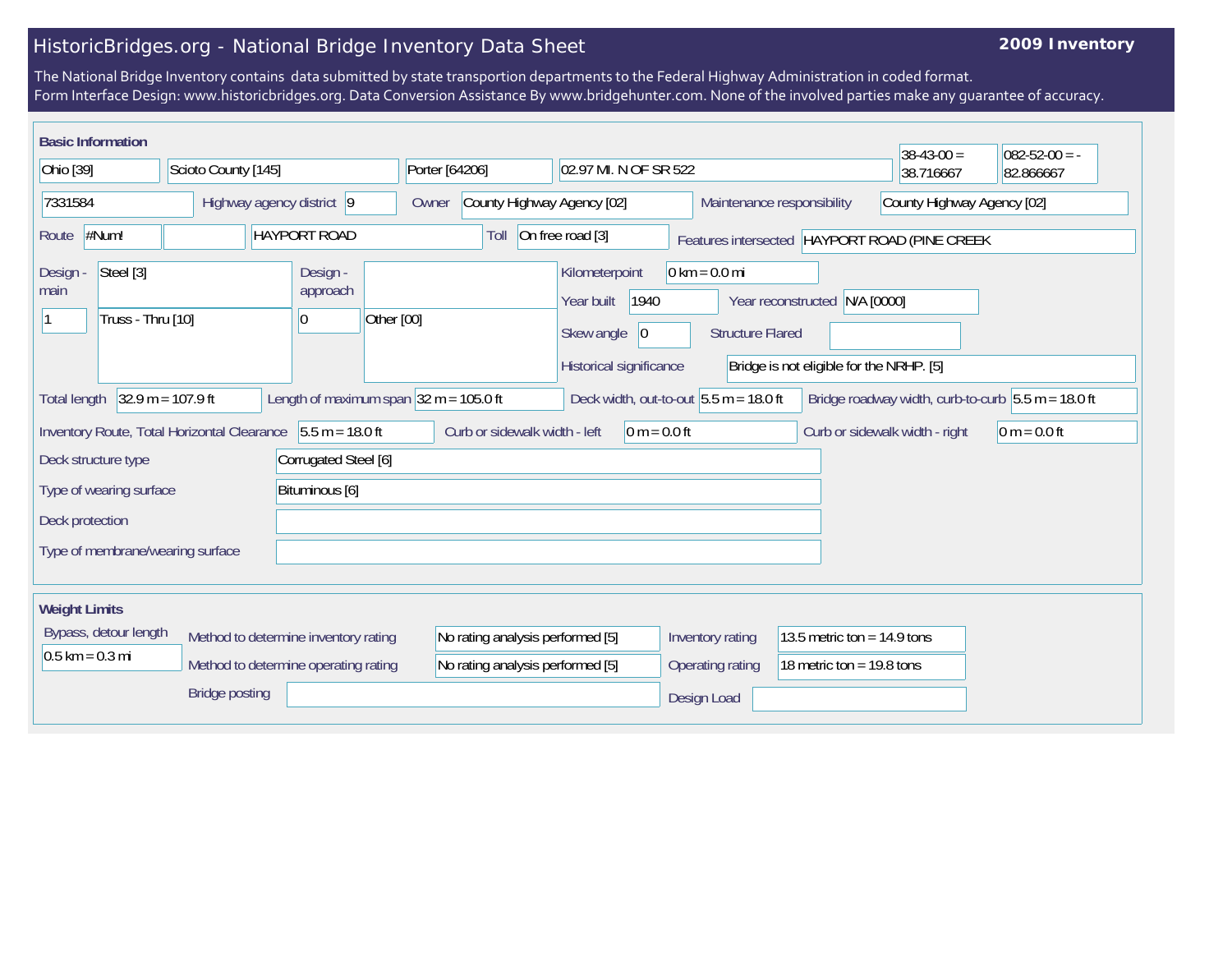| <b>Functional Details</b>                                                                                                              |                                                                                                                                     |  |  |  |  |  |
|----------------------------------------------------------------------------------------------------------------------------------------|-------------------------------------------------------------------------------------------------------------------------------------|--|--|--|--|--|
| Average daily truck traffi  1<br>$ 919\rangle$<br>Average Daily Traffic                                                                | Year 2004<br>2025<br>Future average daily traffic<br>1010<br>%<br>Year                                                              |  |  |  |  |  |
| Road classification<br>Local (Rural) [09]                                                                                              | Lanes on structure $\vert$ 2<br>Approach roadway width<br>$7 m = 23.0 ft$                                                           |  |  |  |  |  |
| Type of service on bridge Highway [1]                                                                                                  | Bridge median<br>Direction of traffic 2 - way traffic [2]                                                                           |  |  |  |  |  |
| Parallel structure designation<br>No parallel structure exists. [N]                                                                    |                                                                                                                                     |  |  |  |  |  |
| Waterway [5]<br>Navigation control<br>Type of service under bridge<br>Lanes under structure<br>$\overline{0}$                          |                                                                                                                                     |  |  |  |  |  |
| Navigation horizontal clearance $ 0 = N/A $<br>Navigation vertical clearanc<br>$0 = N/A$                                               |                                                                                                                                     |  |  |  |  |  |
|                                                                                                                                        | $4.57 m = 15.0 ft$<br>Minimum navigation vertical clearance, vertical lift bridge<br>Minimum vertical clearance over bridge roadway |  |  |  |  |  |
|                                                                                                                                        | Minimum lateral underclearance reference feature Feature not a highway or railroad [N]                                              |  |  |  |  |  |
| Minimum lateral underclearance on right $0 = N/A$                                                                                      | Minimum lateral underclearance on left $0 = N/A$                                                                                    |  |  |  |  |  |
| Minimum vertical underclearance reference feature Feature not a highway or railroad [N]<br>Minimum Vertical Underclearance $ 0 = N/A $ |                                                                                                                                     |  |  |  |  |  |
| Appraisal ratings - underclearances N/A [N]                                                                                            |                                                                                                                                     |  |  |  |  |  |
|                                                                                                                                        |                                                                                                                                     |  |  |  |  |  |
| <b>Repair and Replacement Plans</b>                                                                                                    |                                                                                                                                     |  |  |  |  |  |
| Type of work to be performed                                                                                                           | Work done by                                                                                                                        |  |  |  |  |  |
|                                                                                                                                        | Bridge improvement cost<br>Roadway improvement cost                                                                                 |  |  |  |  |  |
|                                                                                                                                        | Length of structure improvement<br>Total project cost                                                                               |  |  |  |  |  |
|                                                                                                                                        | Year of improvement cost estimate                                                                                                   |  |  |  |  |  |
|                                                                                                                                        | Border bridge - state<br>Border bridge - percent responsibility of other state                                                      |  |  |  |  |  |
|                                                                                                                                        | Border bridge - structure number                                                                                                    |  |  |  |  |  |